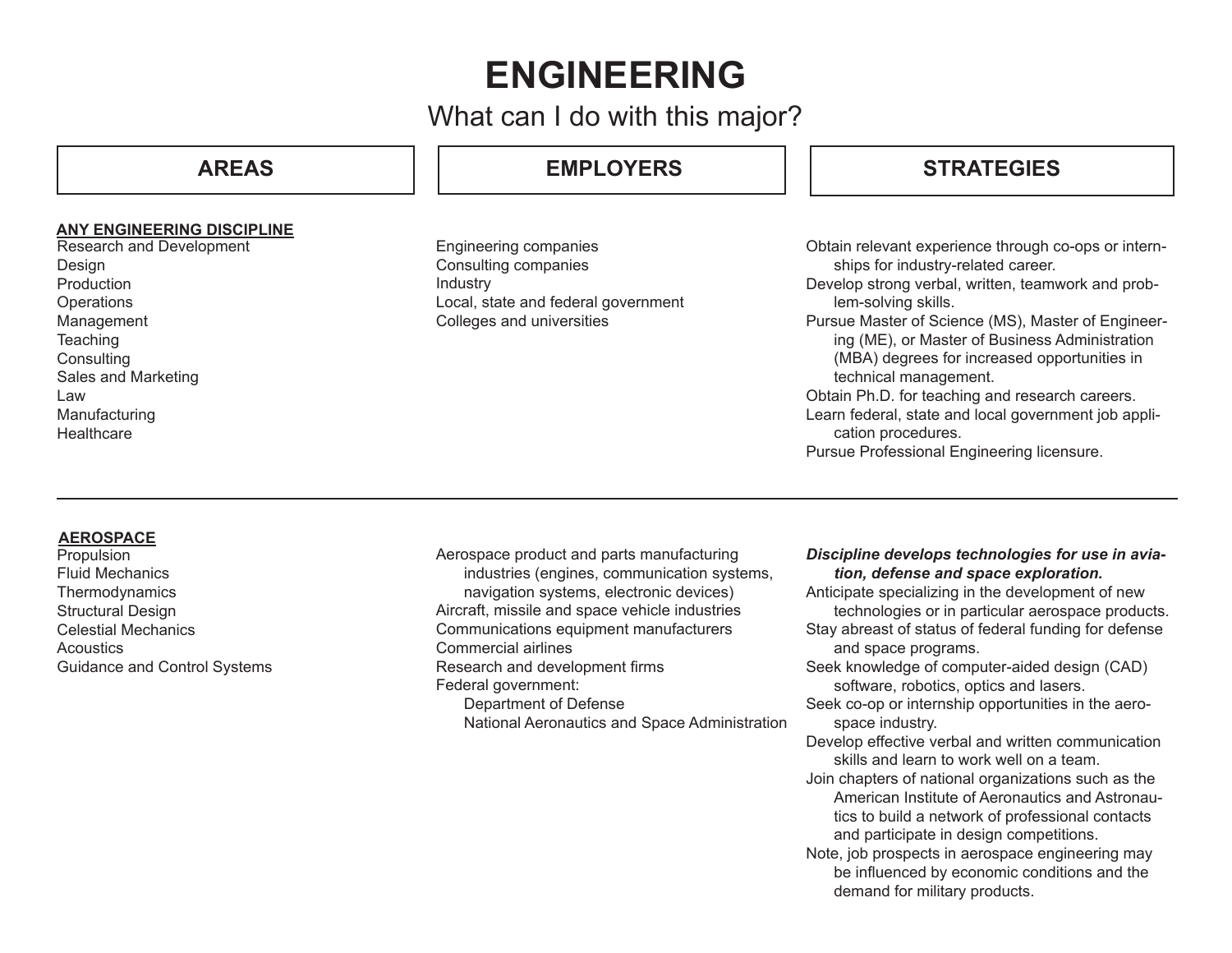#### **BIOMEDICAL**

**Bioinstrumentation Biomechanics Biomaterials** Systems Physiology Clinical Engineering Rehabilitation Engineering

Medical equipment and supplies manufacturers Pharmaceutical manufacturers Hospitals and healthcare facilities Research facilities of educational and medical institutions Federal government: Regulatory agencies Veteran's Administration National Institutes of Health

## **AREAS EMPLOYERS STRATEGIES**

*Discipline combines engineering and biomedical sciences to study and develop tools, techniques and products to improve human health.*

Build laboratory and research skills through courses and/or work with professors.

Seek internships, part-time employment or volunteer experiences in the biomedical field.

- Join related professional organizations such as the Biomedical Engineering Society to network with professionals in the field and submit research and design projects.
- Develop strong teamwork skills, as biomedical engineers often work closely with other engineers in related specialty areas, i.e. biomechanics and biomaterials as well as with medical personnel.
- Many positions require a graduate or professional degree; some biomedical engineers pursue medical school.
- Maintain an outstanding grade point average; seek experiences in hospital or healthcare settings through volunteering, shadowing, part-time positions or internships, secure strong faculty recommendations and plan to meet with a prehealth advisor periodically.

#### **BIOSYSTEMS ENGINEERING**

See What can I do with a major in Biosystems Engineering?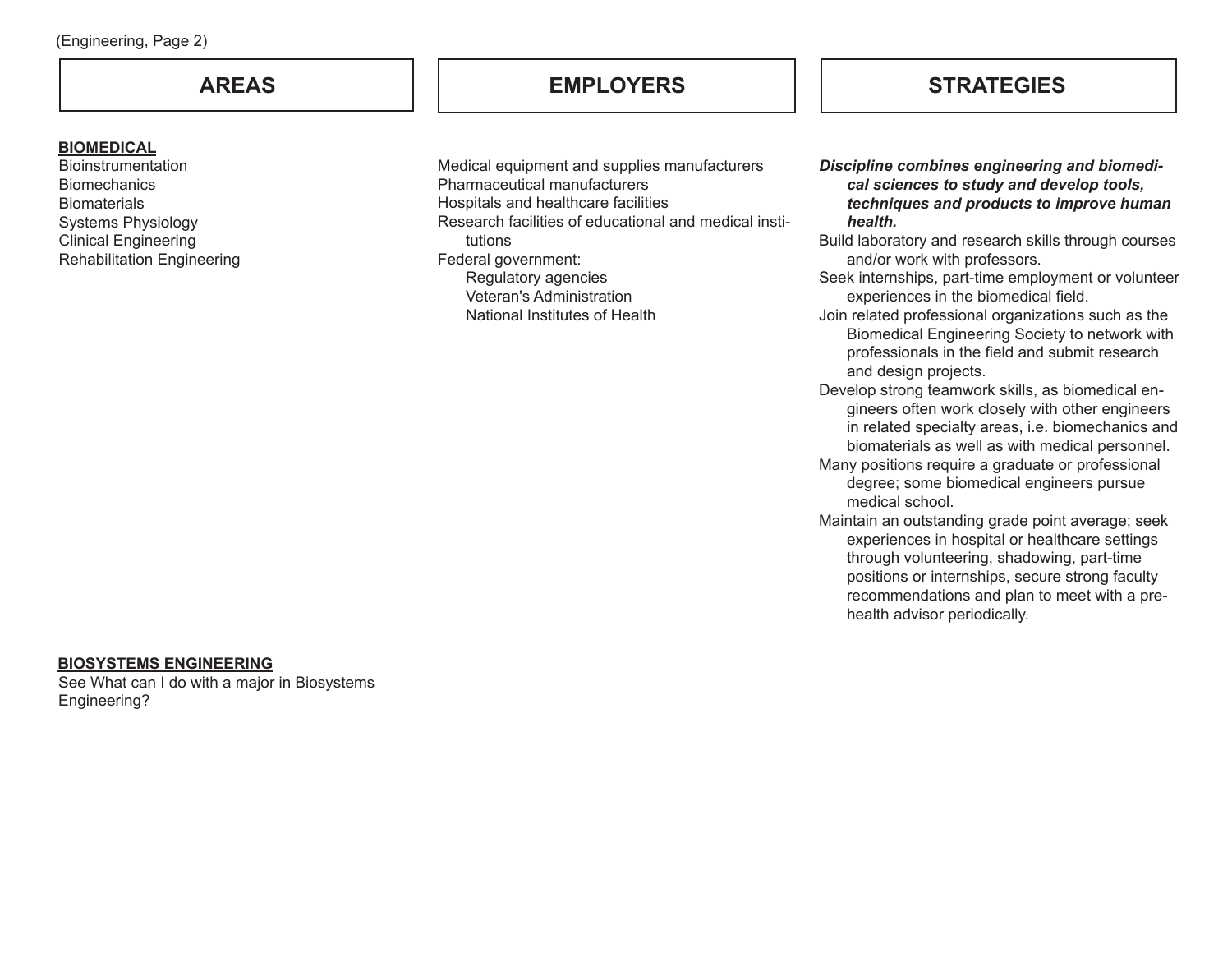### **CHEMICAL and BIOMOLECULAR**

Bulk and Fine Chemicals Consumer Products Biotechnology and Pharmaceuticals **Electronics** Environmental Safety and Health Fuels and Energy Conversion **Materials** Process Design

## **AREAS EMPLOYERS STRATEGIES**

| Private and national research laboratories<br>Industries including:<br>Agricultural chemicals, industrial bulk and fine<br>chemicals, plastics, biotechnology, pharma-<br>ceutical, cosmetics, textiles, petroleum, food<br>processing, energy, environmental, automotive,<br>pulp and paper, rubber and rubber products,<br>electronics, consumer products<br>Federal government:<br>Department of Energy<br><b>Environmental Protection Agency</b><br><b>Nuclear Regulatory Commission</b><br>Department of Agriculture | Discipline combines chemistry, physics, biology<br>and engineering to solve problems involv-<br>ing the use or production of chemicals and<br>biological systems to develop new materials<br>and processes and to increase efficiency<br>and lower cost.<br>Pursue a strong foundation in fundamentals in lower<br>division classes as well as specialized<br>knowledge for specific career opportunities in<br>upper division classes.<br>Develop exceptional communication and interper-<br>sonal skills for work on multidisciplinary teams.<br>Attention to detail is crucial.<br>Pursue experimental design, data interpretation and<br>problem solving competence through course-<br>work and research with professors.<br>Seek internship or co-op experiences in the chemi-<br>cal engineering field.<br>Join professional associations such as American<br>Institute of Chemical Engineers to maintain cur-<br>rent knowledge of opportunities in the field.<br>Prepare for professional license via review classes. |
|---------------------------------------------------------------------------------------------------------------------------------------------------------------------------------------------------------------------------------------------------------------------------------------------------------------------------------------------------------------------------------------------------------------------------------------------------------------------------------------------------------------------------|-------------------------------------------------------------------------------------------------------------------------------------------------------------------------------------------------------------------------------------------------------------------------------------------------------------------------------------------------------------------------------------------------------------------------------------------------------------------------------------------------------------------------------------------------------------------------------------------------------------------------------------------------------------------------------------------------------------------------------------------------------------------------------------------------------------------------------------------------------------------------------------------------------------------------------------------------------------------------------------------------------------------------------|
| Construction industry<br>Utility companies<br>Oil companies<br>Telecommunications businesses<br>Manufacturing companies<br>Railroads<br>Airports<br>Road construction companies<br>Engineering, architectural, consulting companies<br>City, state and federal government:<br>Department of Transportation<br>Army Corps of Engineers<br><b>Federal Aviation Administration</b><br>Department of Energy                                                                                                                   | <b>Broad discipline providing for communities</b><br>through development and improvement of<br>services including construction, transporta-<br>tion, city planning, water, energy, pollution.<br>Pursue a strong background of engineering funda-<br>mentals as preparation for entering the work<br>force or graduate school.<br>Develop the ability to communicate effectively, as<br>civil engineers are likely to collaborate with pro-<br>fessionals in a variety of disciplines.<br>Seek experience organizing and directing people<br>and materials through related internships,<br>co-ops, summer jobs and leadership experi-<br>ences in student organizations.<br>Join the American Society of Civil Engineers to                                                                                                                                                                                                                                                                                                   |

participate in projects and activities to increase

Note, states may require licensing or registration.

marketability beyond graduation.

**CIVIL Structural** 

Urban Planning **Construction Environmental** Water Resources **Transportation** Geotechnical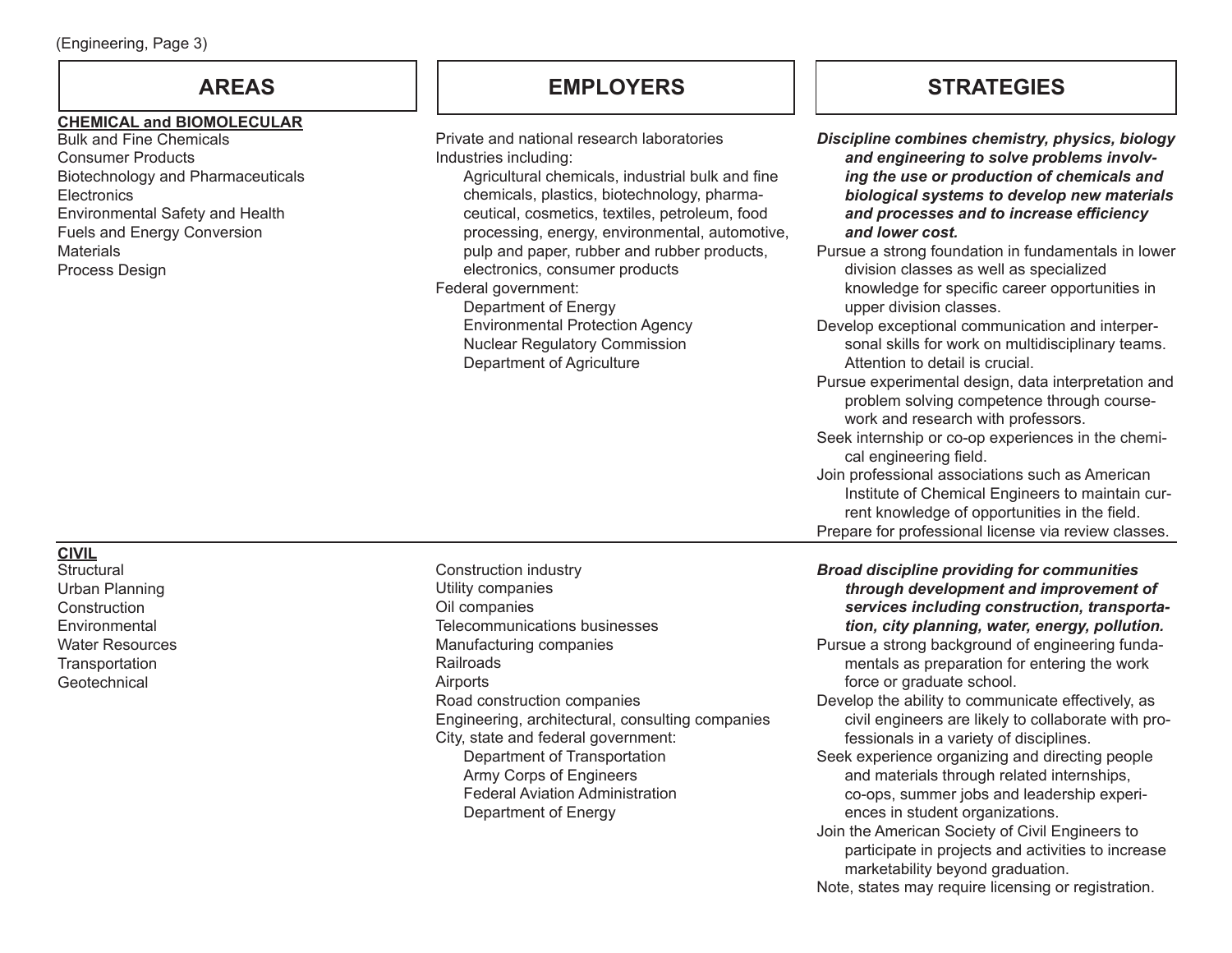### **COMPUTER**

Information Protection Communications and Wireless Networks Computational Science Operating Systems Computer Networks Computer Systems Embedded Systems Computer Vision and Robotics Circuit Design Signal, Image and Speech Processing  $VI$  $SI$ **Bioinformatics** 

## **AREAS EMPLOYERS STRATEGIES**

Departments of Defense, Energy, Transportation

National Institutes of Health

Industries including:

| Aerospace, automotive, computer and electron-<br>ics manufacturers, transportation, telecommuni-<br>cations, guidance and control systems, defense,<br>electric power and energy, semiconductor,<br>electronics, environmental, medical equipment,<br>chemical, pharmaceutical, computer, pulp,<br>paper, textile, metal<br>Financial and business service companies<br>Scientific service companies (instruments, lab<br>equipment, software)<br>Technical service companies (intelligence, informa-<br>tion systems, defense)<br>Federal government:<br>Armed forces<br>National Aeronautics and Space Administration<br>Federal Bureau of Investigation<br>National Institute of Standards and Technology<br>Departments of Defense, Energy, Transportation<br>National Institutes of Health | of computer hardware and software and<br>hardware-software integration.<br>Expect to take classes in engineering fundamentals,<br>math, science and computer science.<br>Develop strong attention to detail, analytical skills<br>and the ability to persevere through lengthy<br>projects.<br>Seek ways to enhance interpersonal, communica-<br>tion and teamwork skills for work with people of<br>differing backgrounds.<br>Join student chapters of organizations such as<br>Institute for Electrical and Electronics Engineers<br>(IEEE) and Association for Computing Machin-<br>ery (ACM) to build contacts with peers and<br>mentors, participate in student competitions and<br>develop job leads.                      |
|-------------------------------------------------------------------------------------------------------------------------------------------------------------------------------------------------------------------------------------------------------------------------------------------------------------------------------------------------------------------------------------------------------------------------------------------------------------------------------------------------------------------------------------------------------------------------------------------------------------------------------------------------------------------------------------------------------------------------------------------------------------------------------------------------|----------------------------------------------------------------------------------------------------------------------------------------------------------------------------------------------------------------------------------------------------------------------------------------------------------------------------------------------------------------------------------------------------------------------------------------------------------------------------------------------------------------------------------------------------------------------------------------------------------------------------------------------------------------------------------------------------------------------------------|
| Industries including:<br>Aerospace, automotive, computer and electron-<br>ics manufacturers, transportation, telecommuni-<br>cations, guidance and control systems, defense,<br>electric power and energy, semiconductor,<br>electronics, environmental, medical equipment,<br>chemical, pharmaceutical, computer, pulp, pa-<br>per, textile, metal<br>Scientific service companies (instruments, lab<br>equipment, software)<br>Technical service companies (intelligence, informa-<br>tion systems, defense)<br>Federal government:<br>Armed forces<br>National Aeronautics and Space Administration<br>Federal Bureau of Investigation<br>National Institute of Standards and Technology                                                                                                     | <b>Broad discipline applies engineering principles</b><br>to the design and production of electronic<br>systems and electrical devices.<br>Prepare for a course load including engineering<br>fundamentals, math, science and electrical<br>engineering.<br>Pursue design projects and laboratory experience<br>throughout college career.<br>Seek related experience through research, intern-<br>ships, co-ops or part-time employment.<br>Join student chapters of industry organizations such<br>as Institute for Electrical and Electronics Engi-<br>neers (IEEE) to develop communication and<br>leadership skills, to participate in competitions<br>and to take advantage of professional network-<br>ing opportunities. |

*Discipline involves the design and development* 

### **ELECTRICAL**

Automatic Controls **Bioelectronics** Digital Systems **Electromagnetics** Analog electronics Power and Energy Systems Communications and Signal Processing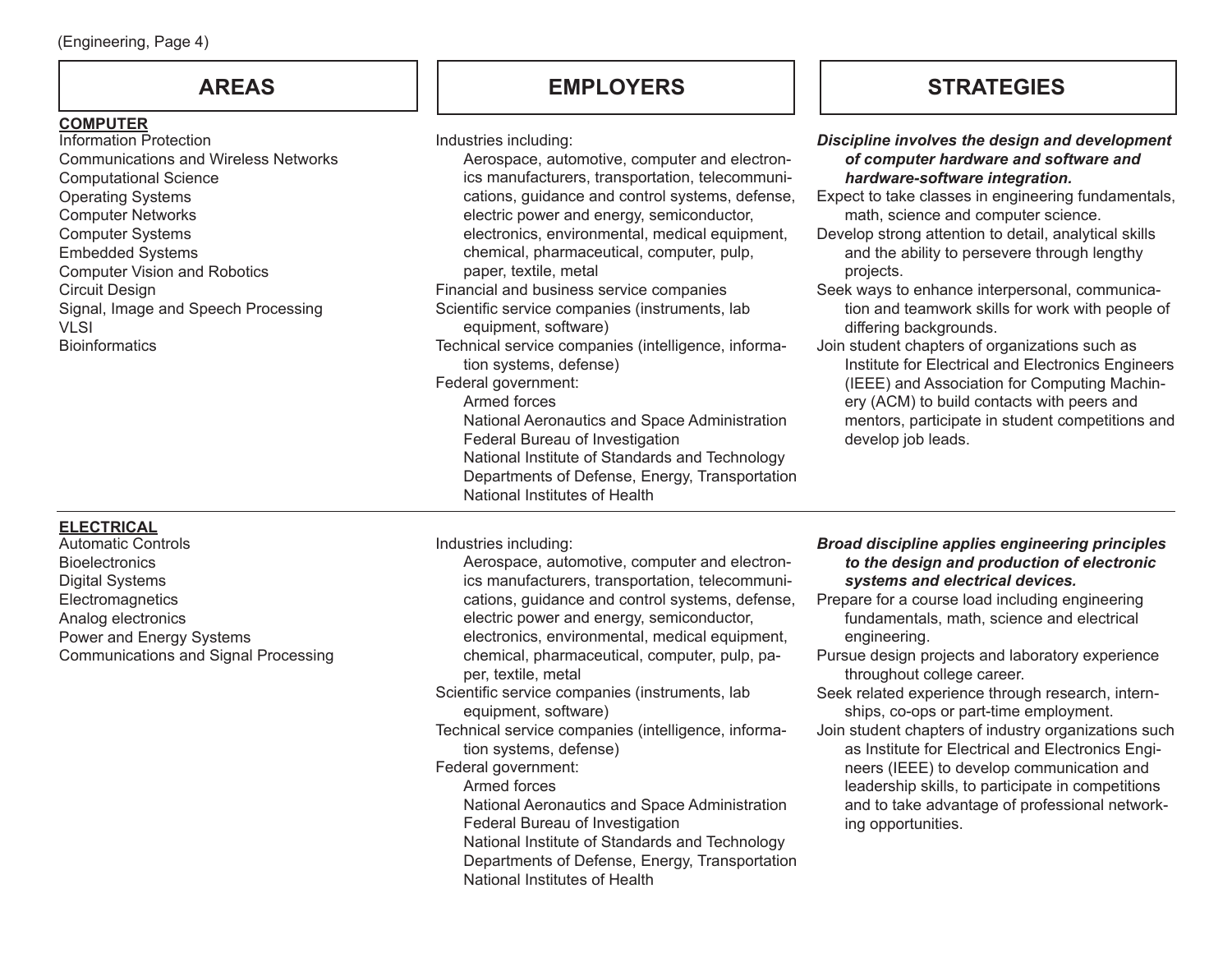#### **ENGINEERING PHYSICS**

Engineering (Process and Testing) Quality Control Research Development **Instrumentation** 

**AREAS EMPLOYERS STRATEGIES**

Industries including: High technology, semiconductor, chemical, aerospace, agriculture, energy, fuel, computer, transportation, healthcare National laboratories Federal government: Department of Commerce Department of Defense National Aeronautics and Space Administration Consulting companies specializing in water/waste water treatment, water resource management, solid and hazardous waste management, air pollution control, hazardous waste remediation Industries including: chemical, energy, pharmaceutical, mining and manufacturing Local water, sewer, health and public works departments Testing laboratories Public interest organizations Research firms Construction companies State departments of Environment and Conservation Federal government: Department of Energy

Department of Defense

Environmental Protection Agency

#### *Broad interdisciplinary field involves applying physics principles in engineering contexts.*

Choose a major in engineering physics or supplement physics major with engineering minor; both science and math aptitude are fundamental.

- Seek internship, co-op and/or research experience with professors in area of interest.
- Develop strong oral, written communication and experimental design skills through coursework and laboratory practice.

Pursue advanced degree in engineering, engineering physics or physics for increased employment opportunities.

### **ENVIRONMENTAL**

Air Quality Water Quality Solid/Water Waste Management Toxic Waste Management Hazardous Waste Clean-up/Bioremediation Industrial hygiene Radiation Protection Public Health Land/Wildlife Management Recycling

*Discipline plays vital role in preventing and developing solutions for environmental problems.*

- Plan to supplement engineering coursework with classes in biology, hydrology, chemistry, geology and computational methods.
- Seek experience in the environmental engineering field through co-ops, internships and part-time positions.
- Develop strong interpersonal and communication skills for interacting with legal and business professionals to solve environmental issues.
- Expect to work outdoors at least part of the time for environmental testing, quality control and site investigation work.
- Join community groups or service organizations such as Student Conservation Association that focus on environmental awareness; attend public meetings about waste management.
- Maintain current knowledge of environmental issues, regulations and statutes.
- Consider membership in professional engineering organizations such as the American Association for Environmental Engineers for networking and job leads.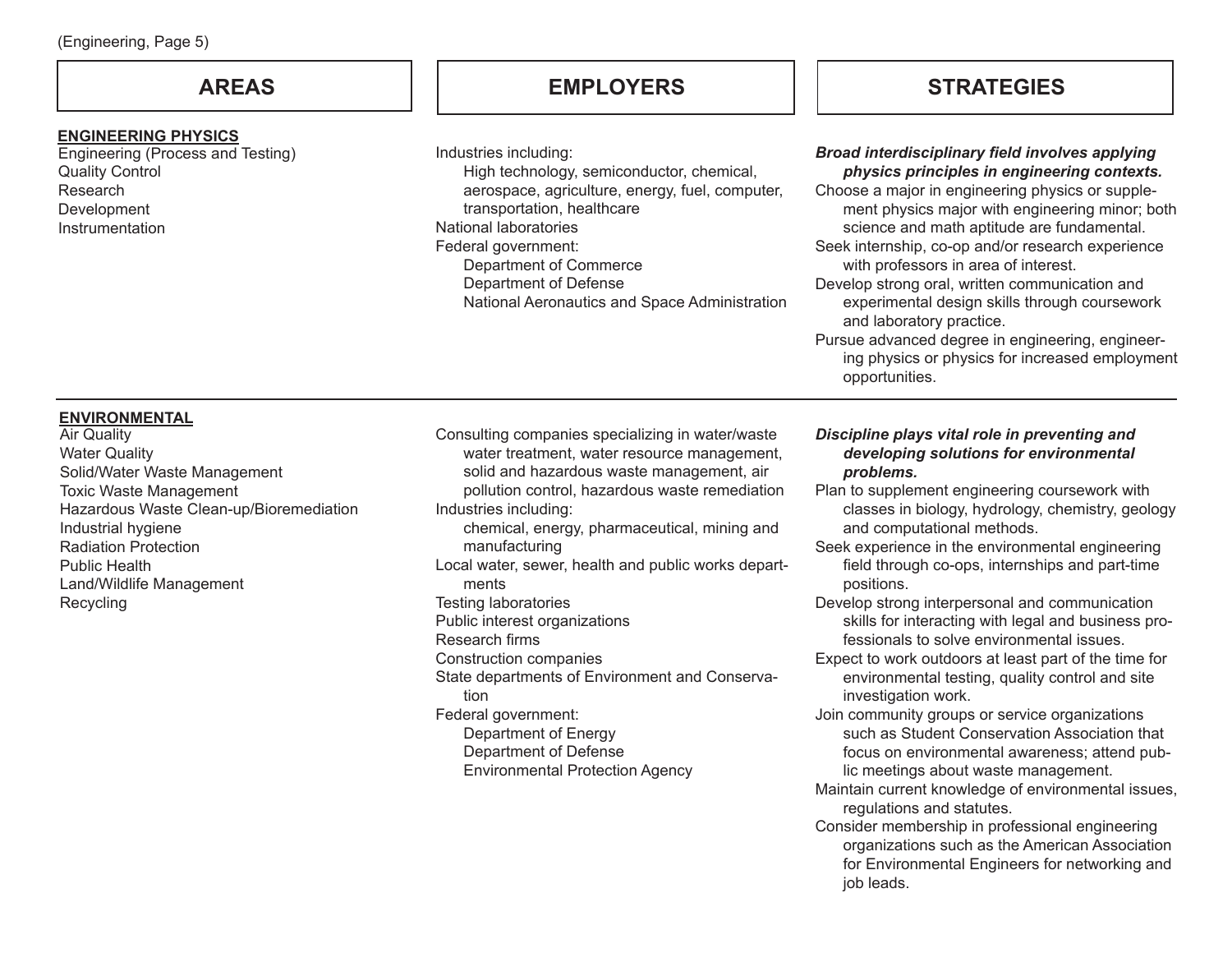### **INDUSTRIAL**

Project, Program or Operations Management Manufacturing Systems Supply Chain Management and Logistics Productivity, Methods and Process Engineering Quality Measurement and Improvement Human Factors Strategic Planning Management of Change Financial Engineering Engineering Management Six Sigma Lean

Industries including: Manufacturing, aerospace, transportation, construction, communications, electrical and electronics machinery Retail companies Consulting companies Banks and financial institutions Hospitals and healthcare organizations Education and public service agencies Utility companies Not-for-profit organizations Small businesses and start-ups (entrepreneurship) State and federal government including armed forces

## **AREAS EMPLOYERS STRATEGIES**

|      | Discipline focuses on effectively utilizing people,<br>products, machines, materials, energy, etc.<br>to improve processes or systems.                                                                                                                                                           |
|------|--------------------------------------------------------------------------------------------------------------------------------------------------------------------------------------------------------------------------------------------------------------------------------------------------|
|      | Plan to take courses in engineering and business.                                                                                                                                                                                                                                                |
|      | Seek experiences in student organizations to de-<br>velop leadership, interpersonal and communica-<br>tion skills. Diplomacy is important in the field, as<br>people are considered a factor of production.                                                                                      |
|      | Pursue practical experience through part-time jobs,<br>co-ops or internships to develop a professional<br>network and increase marketability.                                                                                                                                                    |
| iip) | Consider membership in student chapters of organi-<br>zations such as the Institute of Industrial Engi-<br>neers to participate in competitions on topics<br>including operations research, manufacturing,<br>human factors, ergonomics, management sci-<br>ence, lean practices and simulation. |
|      | Earn MS or MBA for advancement in management<br>or administration; some programs offer dual                                                                                                                                                                                                      |

### **MATERIALS SCIENCE AND ENGINEERING**

Metallurgy **Ceramics** Plastics/Polymers **Composites** Semiconductors and Electronic Materials Optical Materials **Biomaterials** Nanomaterials Material Research and Development Extraction/Synthesis Processing Structure Analysis **Performance** Failure Analysis Material Selection

Industries/manufacturers including: Automobile, appliance, electronic, aerospace equipment, machinery, biomedical, communications, sporting goods, security, alternative energy production Airlines, railroads, and utility companies Research institutes Federal government: Department of Energy Department of Defense National Aeronautics Space Administration

### *Discipline focuses on the development of new materials and the improvement of existing ones.*

degrees.

- Gain laboratory and research experience as an undergraduate through coursework, projects with professors, co-ops or internships.
- Develop effective problem solving, communication and teamwork skills.
- Seek undergraduate membership in professional organizations such as the American Society for Materials to learn more about opportunities in the field and to build professional contacts.
- Note, some areas benefit by additional study in business administration, medicine, management and/or law.
- Plan to pursue a graduate degree to specialize in a particular material, process or characterization technique.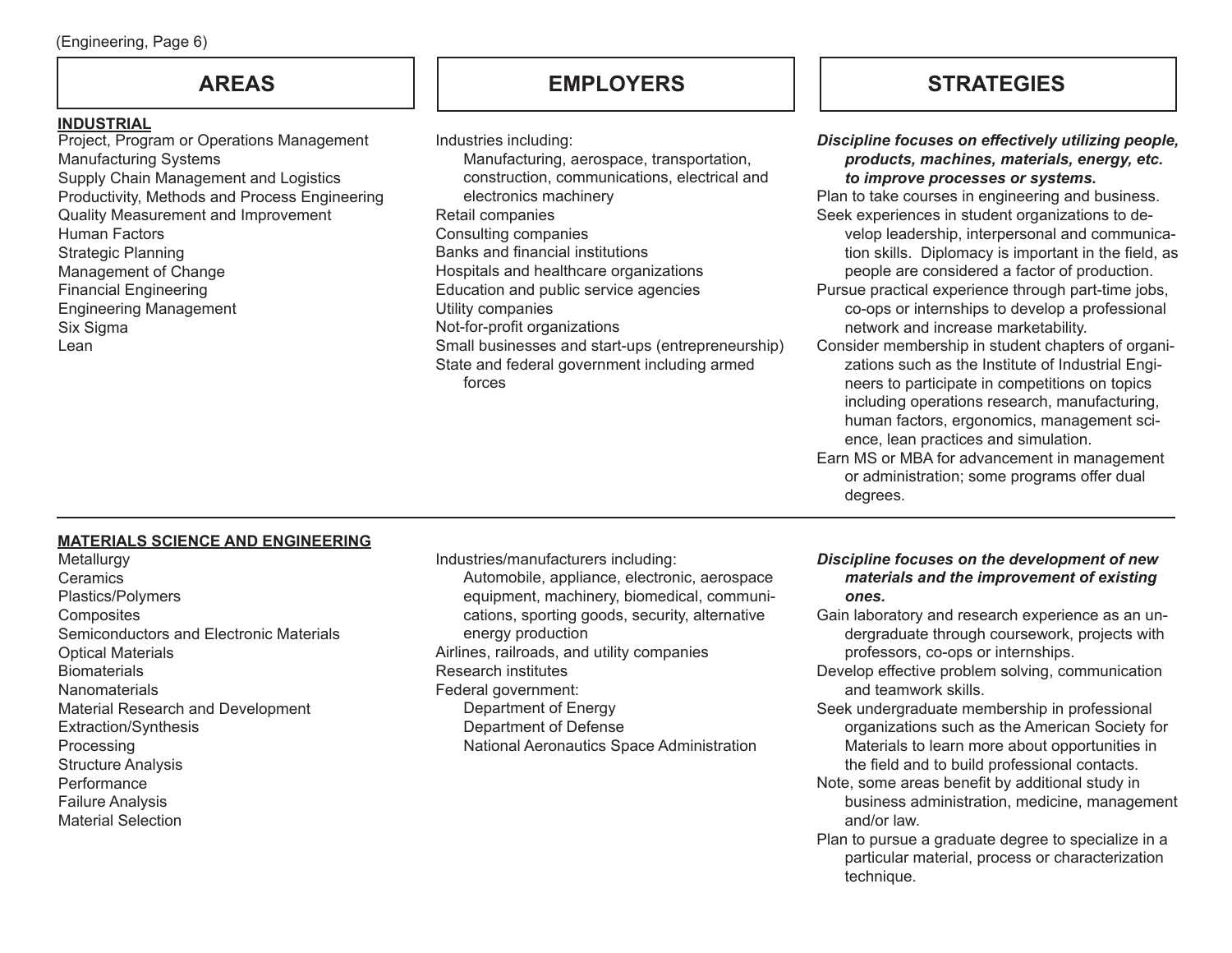### **MECHANICAL**

Machine Design Systems Design Manufacturing and Production Energy Conversion Energy Resources Transportation and Environmental Impact Materials and Structures

## **EMPLOYERS**

Industries including: Automotive, aerospace, electronics, chemical products, petroleum, textiles, industrial equipment, heating and air conditioning systems Utility companies National laboratories Federal government: Department of Energy Department of Defense Federal Aviation Administration National Aeronautics and Space Administration

## **AREAS STRATEGIES**

### *Very broad discipline incorporating the research, design, development, manufacturing and testing of mechanical devices.*

Learn computer-aided design (CAD) and computeraided manufacturing (CAM).

Obtain related experience through engineering internships, co-ops or part-time jobs.

- Develop strong interpersonal and communication skills; consider a class in public speaking to enhance presentation skills. Plan to collaborate with other types of engineers and with those in industry.
- Join student chapter of American Society of Mechanical Engineers to take advantage of mentorship programs, learn more about specialties in the field and participate in design competitions.

### **NUCLEAR**

Electrical Power Reactor Facilities Nuclear Fuel Cycle Facilities Nuclear Instrumentation for Industrial Applications Radioactive Waste Management Environmental Science Medical Research and Technology Space Exploration Food Supply

Nuclear Utility Companies Industries including: Medical equipment, power equipment, defense, aerospace, environmental, waste management, food preservation National laboratories **Hospitals** Federal government: Department of Energy National Aeronautics and Space Administration Nuclear Regulatory Commission Environmental Protection Agency Department of Homeland Security Department of Defense

#### *Discipline focuses on research and development to derive benefits from nuclear processes.*

- Develop strong research skills as an undergraduate through coursework, internships or co-ops related to nuclear energy.
- Exhibit curiosity, attention to detail, problem-solving skills and perseverance for success in the field.
- Travel to some off-site locations including reactors, laboratories or installations sites may be required.
- Consider student membership in the American Nuclear Society to learn more about specialties in the field, build contacts and cultivate leadership potential.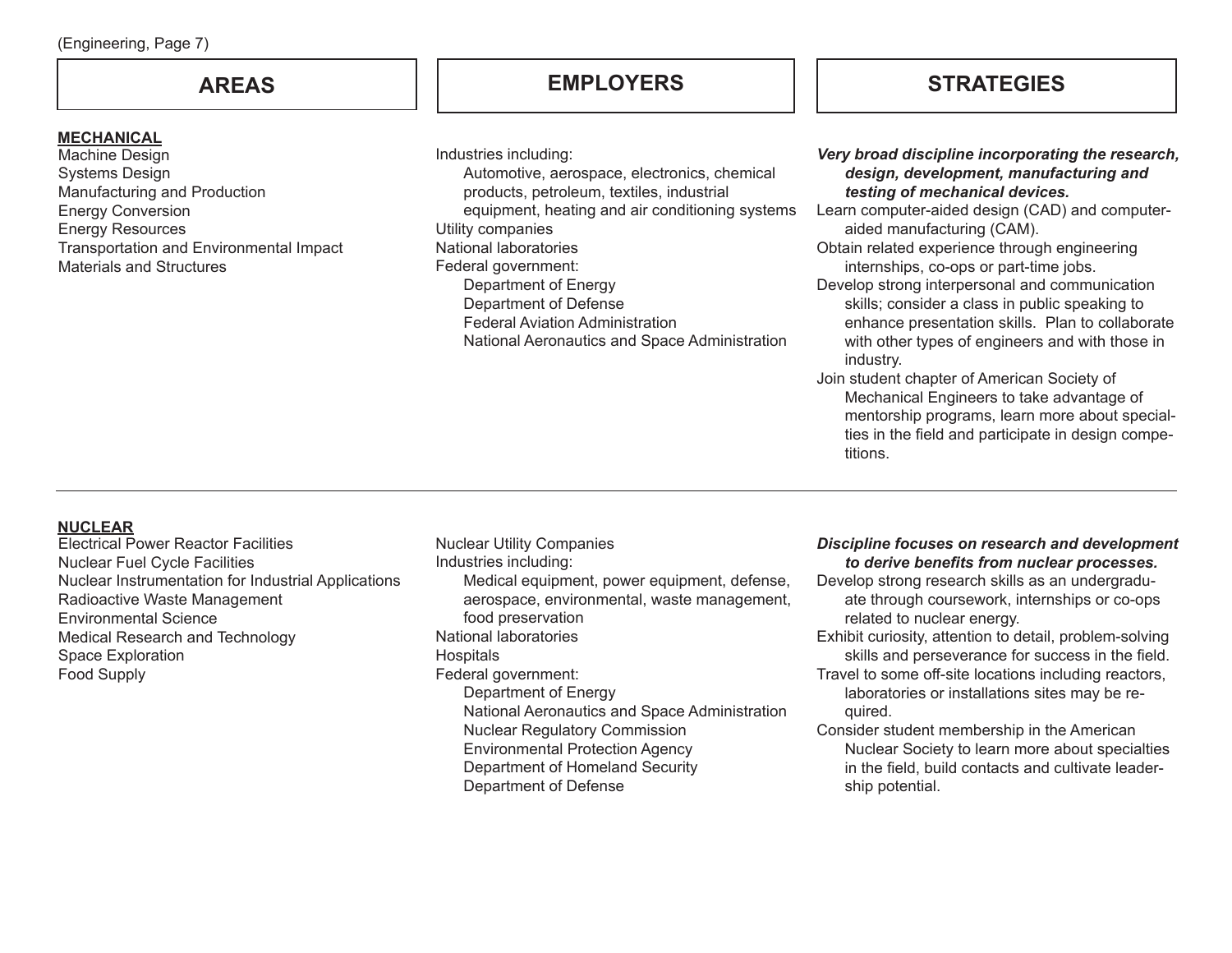Research and development Design Management Reservoir engineers Drilling engineers Production engineers Subsurface engineers Completions engineers Support activities for mining Oil and Gas extraction Petroleum and Coal Product manufacturing Maintenance and Inspection **Sales PETROLEUM**

## **AREAS EMPLOYERS STRATEGIES**

Energy Production Companies Drilling Companies Oil Companies Health and Safety **Geosciences** Procurement and Construction Oilfield Services Pipelines Petroleum Companies and Refineries Government: Department of U.S. Army: Corp of Engineers Department of Interior Bureau of Indian Affairs Bureau of Land Management Bureau of Ocean Energy Management Geological Survey Bureau of Safety and Environmental Enforcement

*Discipline works in the production of hydrocarbons, in relation to crude oil or natural gas. Designing, developing, investigating and producing methods for extracting oil and gas.* Seek knowledge of computer-aided design (CAD), software, drill, optics and lasers. See co-op or internship opportunities in petroleum engineering industry. Develop effective verbal and written communication skills, research and analytical skills and mathematical reasoning and problem sensitivity skills. Prepare for the initial Fundamentals of Engineering (PE/FE) exam that can be taken after earning a bachelor's degree. Join the Society of Petroleum Engineers and pursue SPE certification. Note, states may require licensing, registration, or

continuing education (CEUs).